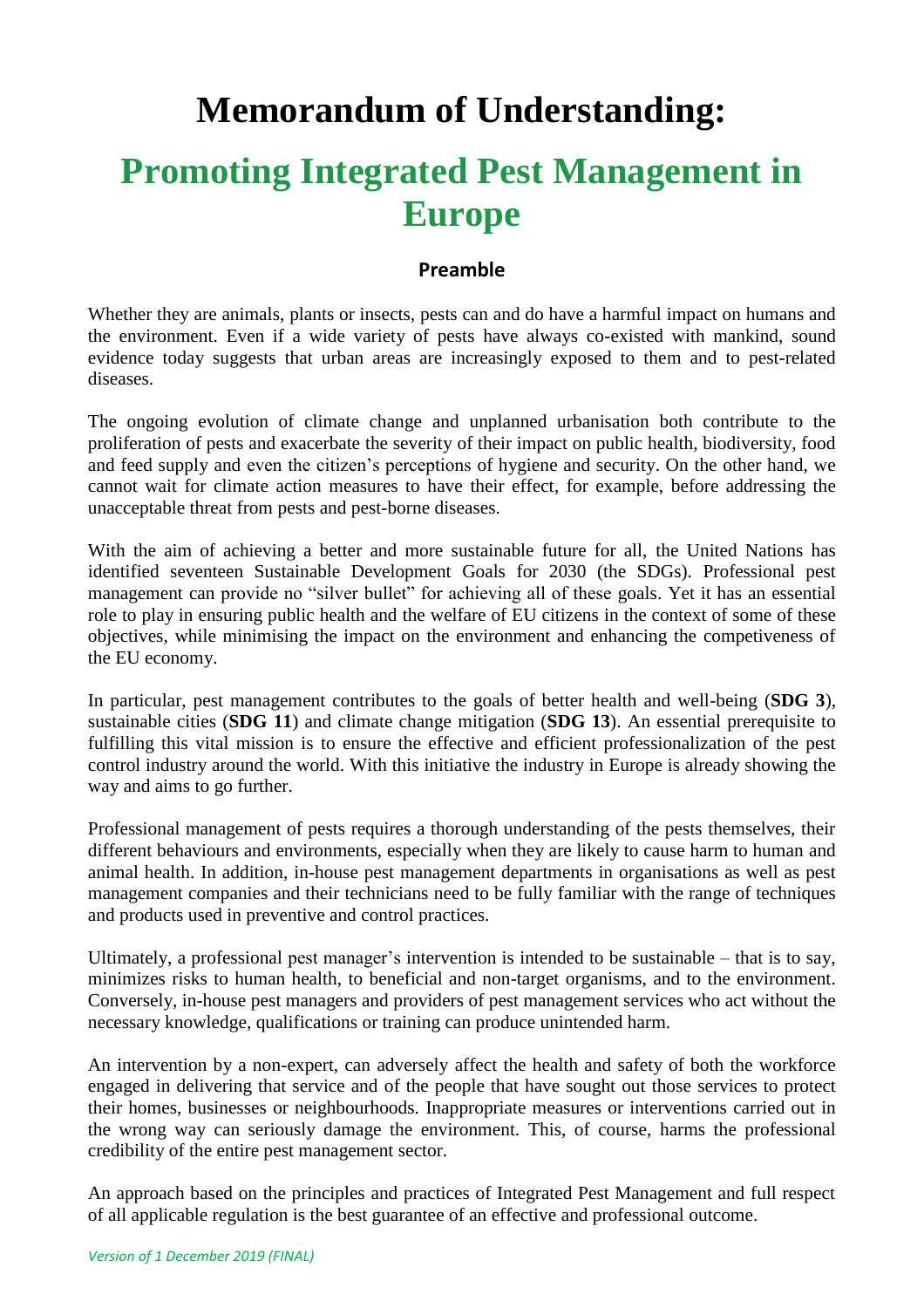### **Integrated Pest Management**

Integrated Pest Management (IPM) is an approach established by the UN Food & Agriculture Organisation based on scientific research and is an ecosystem-based strategy that focuses on longterm prevention of pests or their damage through focusing mainly on techniques around habitat manipulation and modification of the cultural practices that can lead to pest proliferation.

Pesticides are used only after monitoring indicates that they are needed and according to established guidelines. Treatments are made with the goal of controlling only the target organism. Pest control materials are selected and applied in a manner that minimizes risks to human health, to beneficial and non-target organisms, and to the environment.

### **The Understanding**

Therefore, we, as representatives of the European pest management sector and of the wide range of users of pest management services, understand and recognise the value of professional and sustainable pest management practices based on the principles and practices of Integrated Pest Management. We will take steps to ensure that this professionalism is expanded and enhanced in Europe. Such action is all the more important because it is a prerequisite for many organisations in fulfilling their social and extended producer responsibility both to their customers and to the citizens of Europe.

In this context, we are grateful to the EU Committee of the Regions for its support in promoting a Memorandum of Understanding between providers and users of professional pest management services and products in Europe. In October 2018, Mr. Mikel Irujo Amezaga, representative of the government of the Autonomous Region of Navarra to the Committee of the Regions, stated:

"*We will look at ways to coordinate this soft law initiative in the agenda of the Committee of the Regions under the Urban Agenda and Healthy Cities initiatives, where regions and local communities should collaborate with professional pest management service providers to protect citizens in the urban environment*."

We, the signatories, call on the European Commission, the European Parliament, the EU Member States and all other stakeholders to acknowledge formally the key role of professional pest management in helping secure hygiene, public health and consumer safety across Europe and the need to ensure that steps are taken to address fraudulent activities that put the safety and well-being of citizens at risk.

### **Purpose of the Memorandum**

All signatories to this Memorandum of Understanding support and endorse the commitments and minimum requirements that are the key characteristics of professional pest management, as a way to curb the harmful activities of unqualified service providers or improvised pest management programmes.

Pest management should be performed by trained technicians in accordance with the principles and practices of Integrated Pest Management.

The signatories call for official recognition by the EU institutions and the EU Member States of the key role of professional pest management in:

- Protecting the health and safety of citizens;
- Promoting a safe and healthy environment for all;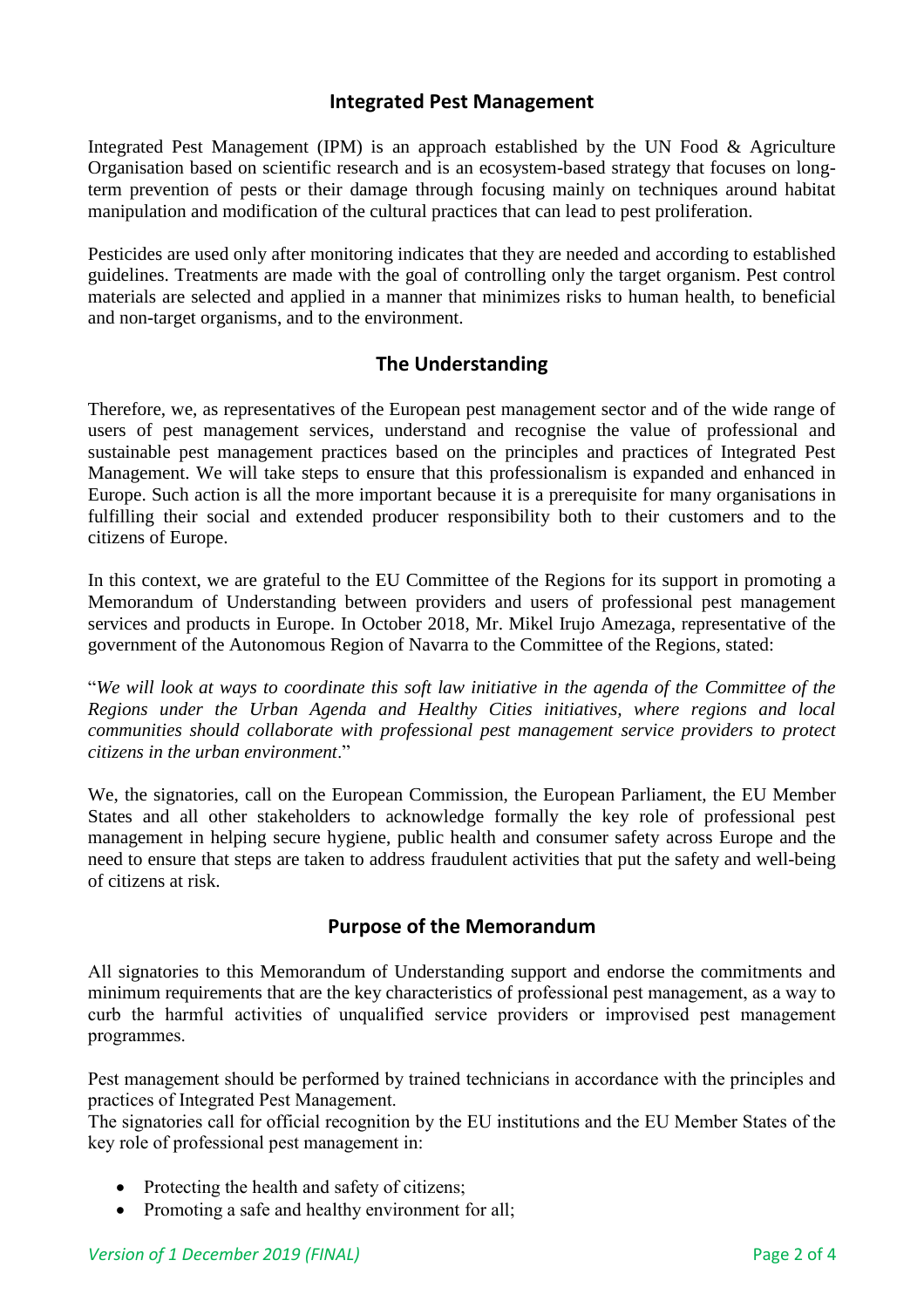- Helping businesses and public facilities ensure high standards of hygiene;
- Helping ensure the protection of biodiversity and endangered species; and,
- Preserving the credibility of the overall pest management sector as an enabler of safe and sustainable living.

The pest management sector in Europe and its customers have therefore identified a number of key commitments that will be respected by professional pest managers as they go about their vital work.

#### **Commitments**

- 1. Professional pest management companies and in-house pest management departments in organisations must comply fully with all applicable laws where they operate and at least with the *CEN standard EN 16636* (ideally audited following the *CEPA Certified® protocols*).
- 2. Pest management technicians must demonstrate that they fulfil the necessary requirements to address pest-related issues. Thus, they should:
	- a. *Understand* the relevant biology, the behaviour of different pests and the need for careful management of any kind of infestation;
	- b. *Be abreast* of all relevant methods for the management of existing and future pest challenges;
	- c. *Be trained* in the sustainable and sensible use of biocides where these are required;
	- d. *Be aware* of the broader health and safety prerequisites of their activities alongside the use of biocides.
- 3. Pest management interventions delivered by pest management companies and in-house pest management departments and their technicians must be tailored to the needs and specificities of the different private and public operators that rely on these services and address their particular hygiene and sanitary requirements.
- 4. Trained technicians must apply the Integrated Pest Management approach and *follow the pest management hierarchy* – that is to say, *careful diagnosis* first; *exclusion* second; *restriction* third; followed by *destruction*, committing to use chemical or non-chemical means of destruction only after all other techniques have been explored.
- 5. Professional pest management companies and in-house pest management departments must be subject to *certification* by an *independent certifying body*.
- 6. Professional pest management companies and in-house pest management departments must be subject to *auditing* by independent, qualified certifying bodies on a regular basis, as per the *CEN standard EN 16636* (ideally following the *CEPA Certified® protocols*).
- 7. Users of pest management services in Europe *commit to work, wherever and whenever possible, with professional pest management companies only*, (preferentially CEPA Certified® companies) as the best way to protect homes, businesses and neighbourhoods from the dangers of infestation and thereby to help ensure the safety and well-being of citizens and/or of employees; to promote high standards of public health and safety; and to preserve the environment and biodiversity.
- 8. Organizations representing users of pest management services in Europe *commit to advocate to their members/networks the use of professional pest management companies only* (preferentially CEPA Certified® companies) as the best way to protect homes, businesses and neighbourhoods from the dangers of infestation and thereby to help ensure the safety and well-being of citizens and/or of employees; to promote high standards of public health and safety; and to preserve the environment and biodiversity.